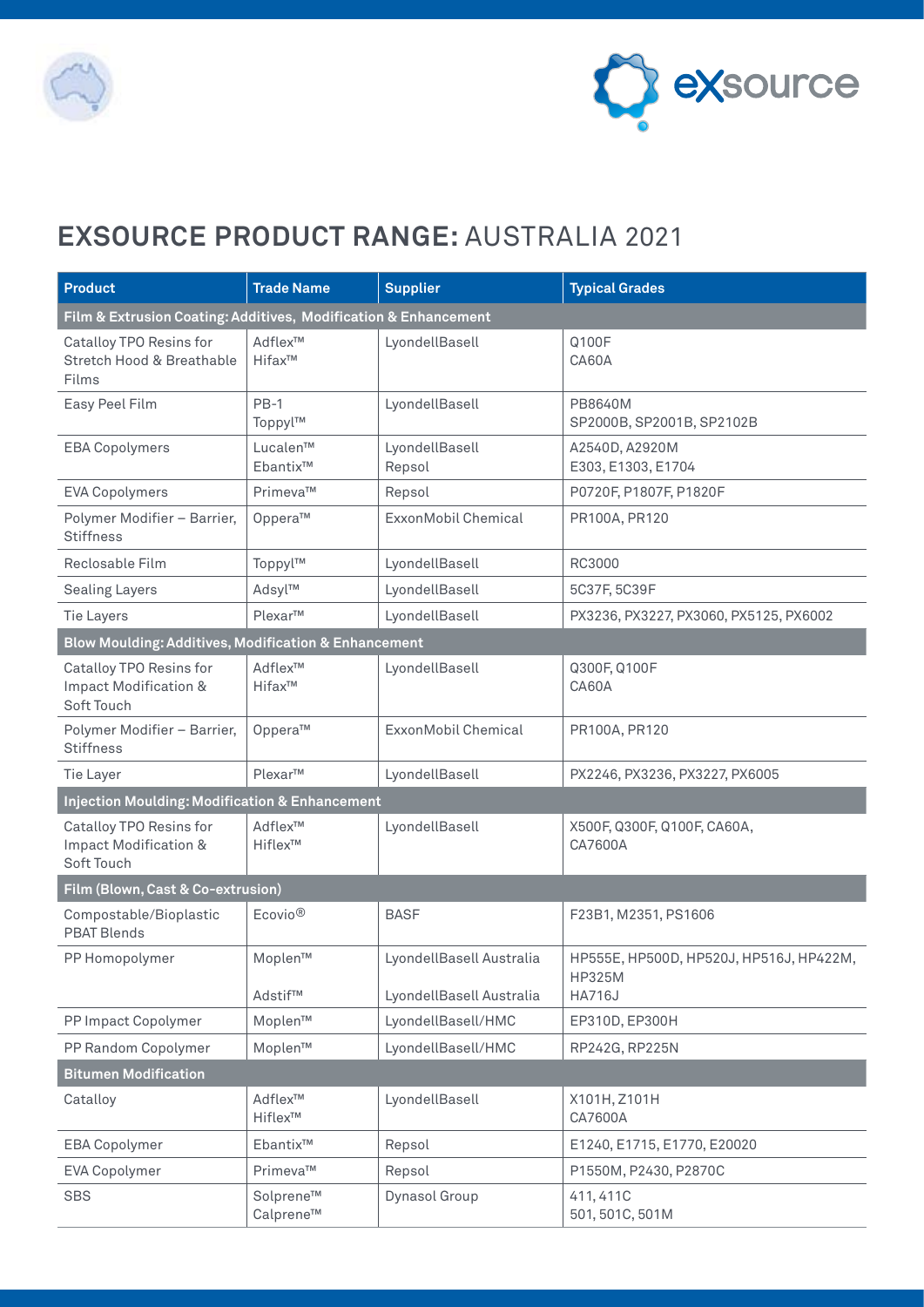| <b>Product</b>                               | <b>Trade Name</b>                 | <b>Supplier</b>                                      | <b>Typical Grades</b>                                                      |  |  |  |
|----------------------------------------------|-----------------------------------|------------------------------------------------------|----------------------------------------------------------------------------|--|--|--|
| <b>Circular Economy Materials</b>            |                                   |                                                      |                                                                            |  |  |  |
| <b>Blow Moulding (HDPE)</b>                  | Reciclex <sup>™</sup>             | Repsol                                               | 50RX5503                                                                   |  |  |  |
| Film (PE)                                    | Reciclex <sup>™</sup>             | Repsol                                               | 50RX2805F, 55RX1830F, 60RX3235FG<br>70RX2805F, 80RX2310F                   |  |  |  |
| Injection Moulding (PP)                      | Reciclex <sup>™</sup><br>Circulen | Repsol<br>LyondellBasell                             | 20RXPB180, 30RXPB190, 50RXPB171<br>EP548P, EP348U, EP448T, HP500N, HP501H  |  |  |  |
| <b>Polyethylene Materials</b>                |                                   |                                                      |                                                                            |  |  |  |
| <b>HDPE</b>                                  | Alkatane <sup>®</sup>             | Qenos                                                | Information on all Qenos Polyethylene is<br>located here:<br>www.qenos.com |  |  |  |
| LDPE                                         | Alkathene <sup>®</sup>            | Qenos                                                |                                                                            |  |  |  |
| <b>LLDPE</b>                                 | Alkatuff <sup>®</sup>             | Qenos                                                |                                                                            |  |  |  |
| mLLDPE                                       | Alkamax <sup>®</sup>              | Qenos                                                |                                                                            |  |  |  |
| PE100                                        | Alkadyne®                         | Qenos                                                |                                                                            |  |  |  |
| <b>Additives</b>                             |                                   |                                                      |                                                                            |  |  |  |
| Antioxidants                                 | Evernox®<br>Everfos <sup>®</sup>  | Everspring                                           | Evernox 10 & 10GF Evernox 76 & 76GF<br>Everfos 168 & 168GF                 |  |  |  |
| Pigments                                     | <b>Bluestar</b>                   | <b>Bluestar Chemicals</b>                            | <b>Titanium Dioxide</b>                                                    |  |  |  |
| <b>Adhesives &amp; Tackifiers</b>            |                                   |                                                      |                                                                            |  |  |  |
| <b>EBA Copolymer</b>                         | Ebantix™                          | Repsol                                               | E27150, E33150                                                             |  |  |  |
| <b>EVA Copolymer</b>                         | Escorene <sup>™</sup> Ultra       | ExxonMobil Chemical                                  | UL15028, UL40028, UL04028                                                  |  |  |  |
| <b>EVA Copolymer</b>                         | Primeva™                          | Repsol                                               | P18150, P18500, P20200, P2735, P2870,<br>P28025, P28045, P28150, P28400    |  |  |  |
| $PB-1$                                       | Koattro™                          | LyondellBasell                                       | PBM0600M, PBM1200M, PBM2500M                                               |  |  |  |
| SIS Copolymer                                | Vector <sup>®</sup>               | Dexco (TSRC)                                         | 4211A                                                                      |  |  |  |
| <b>Tackifying Resins</b>                     | Escorez™<br>Vistamaxx™            | ExxonMobil Chemical                                  | E1000 Series, E2000 Series, E5000 Series<br>V8000 Series                   |  |  |  |
| Expanded Polystyrene Foam (EPS)              |                                   |                                                      |                                                                            |  |  |  |
| Flame Retardant                              | Styropek™                         | Styropek                                             | BF395, BF495                                                               |  |  |  |
| <b>General Purpose</b>                       | Styropek™                         | Styropek                                             | P340H, P440H                                                               |  |  |  |
| Pipe & Extrusion                             |                                   |                                                      |                                                                            |  |  |  |
| Compostable/Bioplastic<br><b>PBAT Blends</b> | Ecovio <sup>®</sup>               | <b>BASF</b>                                          | TA1241, T2308                                                              |  |  |  |
| <b>EBA Copolymers</b>                        | Ebantix™                          | Repsol                                               | E803C, E1303, E1715, E1770, E20020                                         |  |  |  |
| <b>EVA Copolymers</b>                        | Primeva™                          | Repsol                                               | P0720F, P1340, P1807F, P1820F, P20020                                      |  |  |  |
| <b>GPPS</b>                                  | Tairirex <sup>®</sup>             | Formosa Chemicals<br>& Fibre                         | GP550N, GP5500                                                             |  |  |  |
| <b>HIPS</b>                                  | Tairirex <sup>®</sup>             | Formosa Chemicals<br>& Fibre                         | HP8250, HP9450                                                             |  |  |  |
| PP Homopolymer                               | Moplen™<br>Adstif™                | LyondellBasell Australia<br>LyondellBasell Australia | HP555E, HP555G, HP401H, HP550J<br><b>HA899J</b>                            |  |  |  |
| PP Impact Copolymer                          | Hostalen™<br>Moplen™              | LyondellBasell/HMC<br>LyondellBasell/HMC             | PP H2483<br>EP300H, EP310D, EP344N                                         |  |  |  |
| PP Random Copolymer                          | Moplen™                           | LyondellBasell/HMC                                   | RP225N, RP242G                                                             |  |  |  |
| SBR & BR                                     | Kumho                             | Kumho Petrochemical                                  | KHS68, KBR01                                                               |  |  |  |
| Thermoplastic Vulcanizate                    | Milastomer™                       | Mitsui Chemicals                                     | M4400BS                                                                    |  |  |  |